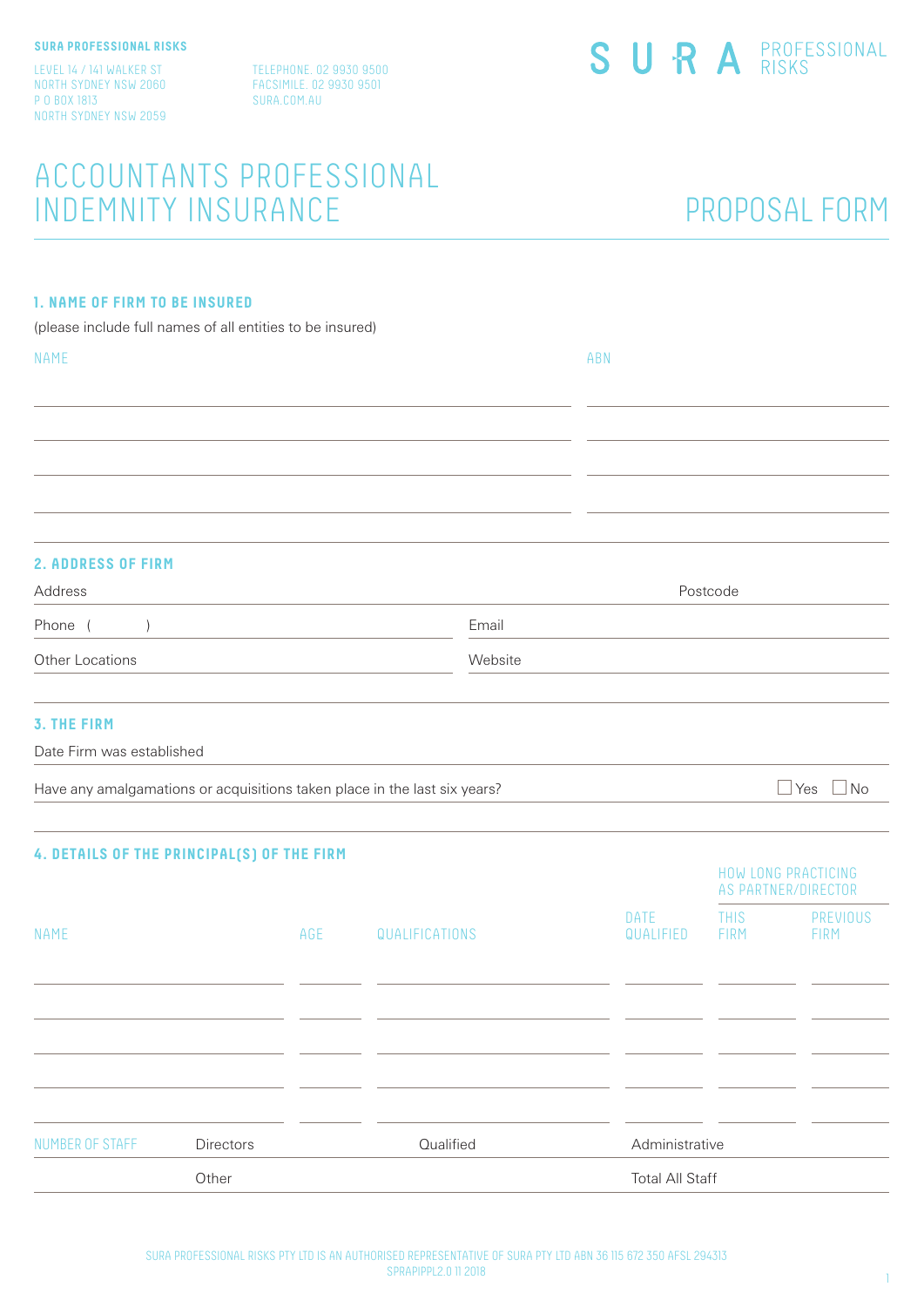### **5. PROFESSIONAL MEMBERSHIPS**

a) Please list the Professional Body/s or Association/s of which the Insured is a Member and/or holds a practising certificate for:

b) Has the Insured ever been disqualified, expelled or deregistered by a Professional Body/Association or Regulator?

| 6. INCOME                                    |      |                                                            |               | AUSTRALIA |                | <b>OVERSEAS</b> |               |               |               |
|----------------------------------------------|------|------------------------------------------------------------|---------------|-----------|----------------|-----------------|---------------|---------------|---------------|
| Actual gross fees for the past 12 months     |      |                                                            |               |           | \$<br>\$<br>\$ |                 | \$            | ъ             |               |
| Actual gross fees for the previous 12 months |      |                                                            |               |           |                |                 |               |               |               |
| Estimated gross fees for the next 12 months  |      |                                                            | \$            |           |                |                 |               |               |               |
|                                              |      | Please provide a percentage breakdown of fees by location: |               |           |                |                 |               |               |               |
| <b>NSW</b>                                   | VIC. | QLD                                                        | <b>SA</b>     | WA        | TAS            | -NT             | ACT           | 0/S           |               |
|                                              | $\%$ | $\%$                                                       | $\frac{0}{0}$ | $\%$      | $\frac{0}{0}$  | $\frac{0}{0}$   | $\frac{0}{0}$ | $\frac{0}{0}$ | $\frac{0}{c}$ |

| 7. GENERAL INFORMATION                                                                  |                                                                                                         |                   |
|-----------------------------------------------------------------------------------------|---------------------------------------------------------------------------------------------------------|-------------------|
| a) Has the Insured been involved in any mergers or acquisitions in the last five years? | Yes<br>No.                                                                                              |                   |
| If Yes, please provide details:                                                         |                                                                                                         |                   |
|                                                                                         | b) Has the Insured been involved in any joint ventures in the last five years?                          | <b>Yes</b><br>No. |
| If Yes, please provide details:                                                         |                                                                                                         |                   |
|                                                                                         | c) Is Previous Business cover required for the previous business of any principal, director or partner? | Yes<br>No         |
| If Yes, please advise:                                                                  | Name of Principal                                                                                       |                   |
|                                                                                         | Name of Previous Business                                                                               |                   |
|                                                                                         | Professional Service                                                                                    |                   |
|                                                                                         | d) Does the Insured have an Australian Financial Services Licence?                                      | No<br>Yes         |
| If Yes, please state number:                                                            |                                                                                                         |                   |

#### **8. ACTIVITIES BREAKDOWN**

a) Please provide a breakdown of your fees derived from the following activities: Accounts Preparation – Company  $\%$ Accounts Preparation – Non-incorporated % Bookkeeping  $\%$ Company Secretarial  $\%$ 

Audit (please complete addendum)  $\%$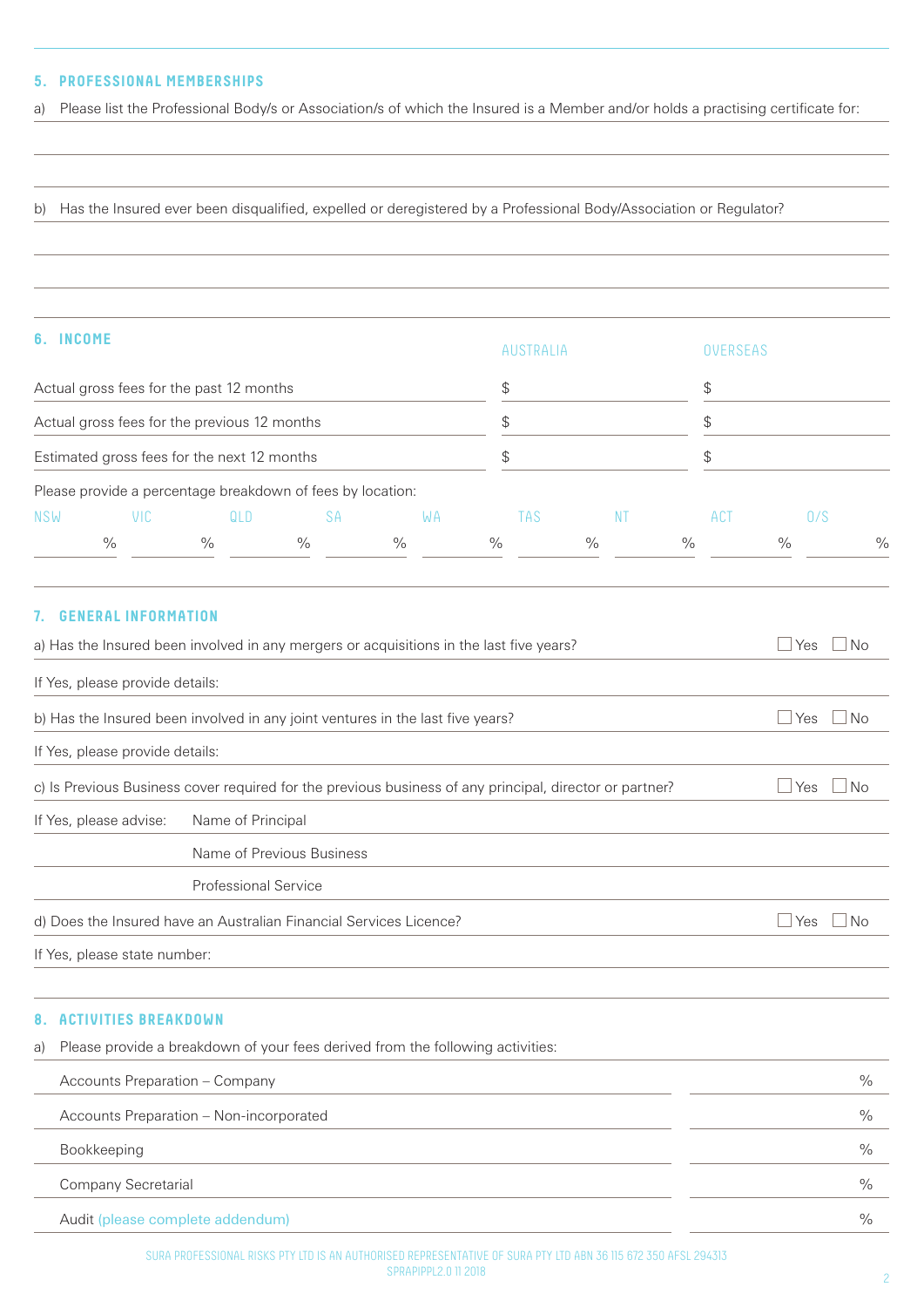| Receivership/Insolvency                                                                                                                                                                                                                                                                                                               | $\frac{0}{0}$    |    |               |               |
|---------------------------------------------------------------------------------------------------------------------------------------------------------------------------------------------------------------------------------------------------------------------------------------------------------------------------------------|------------------|----|---------------|---------------|
| Investment Advice/Management                                                                                                                                                                                                                                                                                                          |                  |    | $\frac{0}{0}$ |               |
| Insurance Agency                                                                                                                                                                                                                                                                                                                      |                  |    |               | $\frac{0}{0}$ |
| Taxation - Company, Partnerships, BAS                                                                                                                                                                                                                                                                                                 |                  |    | $\frac{0}{0}$ |               |
| Taxation - Personal ITRs                                                                                                                                                                                                                                                                                                              |                  |    |               | $\frac{0}{0}$ |
| Superannuation Fund Management/Trusteeship                                                                                                                                                                                                                                                                                            |                  |    |               | $\frac{0}{0}$ |
| Directorships                                                                                                                                                                                                                                                                                                                         |                  |    |               | $\frac{0}{0}$ |
| Mergers, Acquisitions, Business Valuations                                                                                                                                                                                                                                                                                            |                  |    |               | $\frac{0}{0}$ |
| Management Consultancy                                                                                                                                                                                                                                                                                                                |                  |    |               | $\frac{0}{0}$ |
| Other (please specify)                                                                                                                                                                                                                                                                                                                |                  |    |               | $\frac{0}{0}$ |
| Do you audit any Publicly Listed Companies?<br>b)                                                                                                                                                                                                                                                                                     |                  |    | Yes           | No            |
| <b>9. COVER REQUIRED</b>                                                                                                                                                                                                                                                                                                              |                  |    |               |               |
| Amount of Indemnity required<br>(1)                                                                                                                                                                                                                                                                                                   |                  | \$ |               |               |
| Excess requested<br>(11)                                                                                                                                                                                                                                                                                                              |                  | \$ |               |               |
| Are you currently insured for professional indemnity insurance?                                                                                                                                                                                                                                                                       |                  |    | $\Box$ Yes    | No            |
| If Yes, please confirm:                                                                                                                                                                                                                                                                                                               |                  |    |               |               |
| Name of Insurer                                                                                                                                                                                                                                                                                                                       | Renewal Date     |    |               |               |
| Limit of Indemnity \$                                                                                                                                                                                                                                                                                                                 | Retroactive Date |    |               |               |
| Premium<br>\$                                                                                                                                                                                                                                                                                                                         | Excess<br>\$     |    |               |               |
| <b>10. CLAIMS</b><br>Have any claims for negligence or breach of professional duty ever been made against the<br>Firm or the Firm's predecessors in business, or against any of the Partners or Directors<br>is/was a partner, director or chief executive?                                                                           |                  |    | ⊥Yes          | No            |
| If Yes, please complete details on the Claims Addendum or attach an Insurer claims printout                                                                                                                                                                                                                                           |                  |    |               |               |
| After inquiry, is the Firm or any of the Partners or Directors, aware of any circumstances<br>which may result in a claim being made against the Firm, or against any of the Partners or<br>Directors, or against any partnership or Firm of which any of the Partners or Directors<br>is/was a partner, director or chief executive? |                  |    | Yes           | ⊥No           |
| If Yes, please complete details on the Claims Addendum                                                                                                                                                                                                                                                                                |                  |    |               |               |
| Has the firm sustained any loss or know of any possible loss through fraud or dishonesty<br>of any director/partner/principal employee of the firm?                                                                                                                                                                                   |                  |    | Yes           | No            |
| <b>11. SIGNATORIES</b>                                                                                                                                                                                                                                                                                                                |                  |    |               |               |
| Is any person who is not a director/partner/principal allowed to sign cheques on their signature alone?                                                                                                                                                                                                                               |                  |    | Yes           | No            |
| If Yes, Name                                                                                                                                                                                                                                                                                                                          |                  |    |               |               |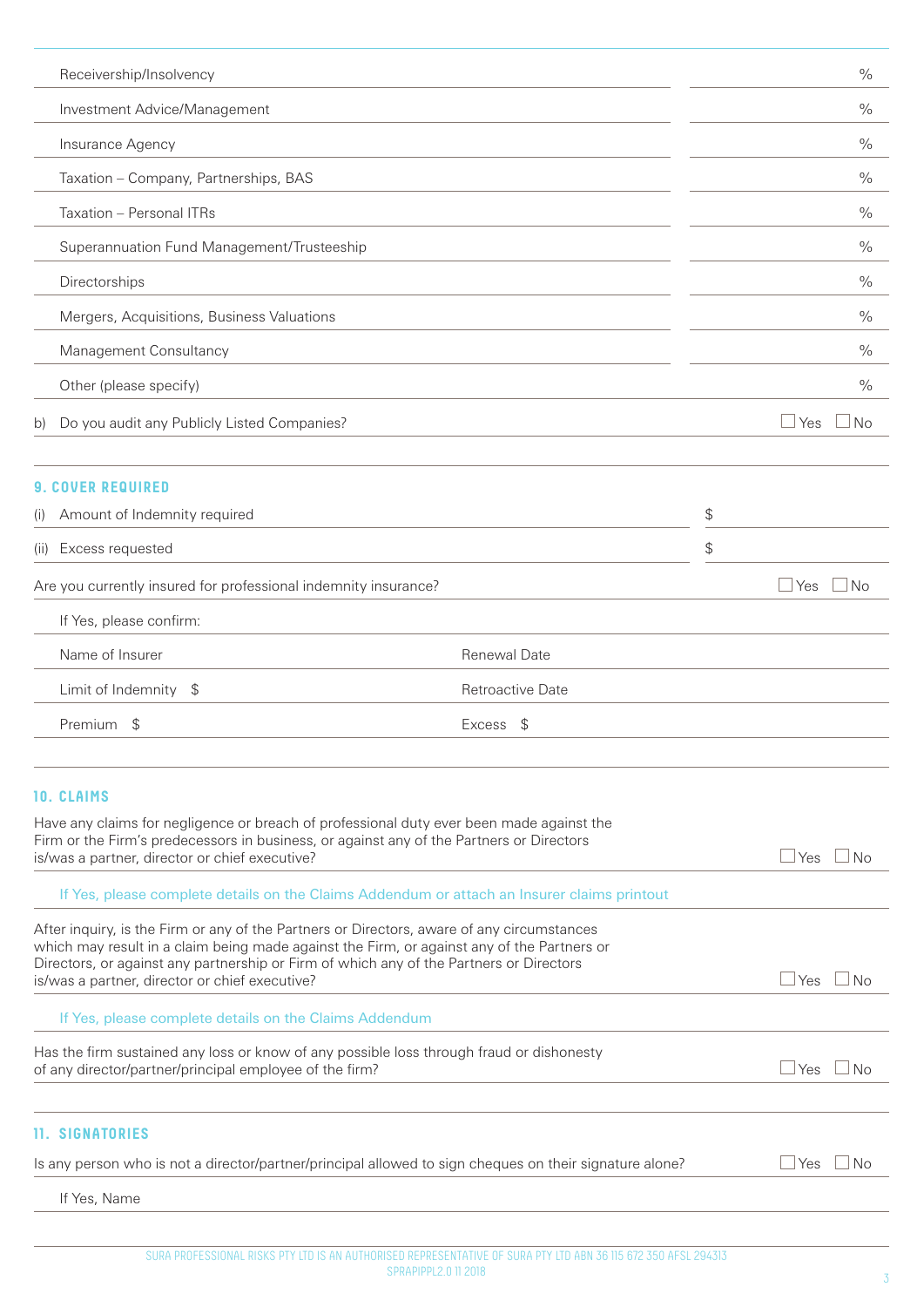# DECLARATION AND AGREEMENT

Has any Insurer, in respect of risks to which this proposal relates, ever:

| a) Declined a proposal, refused a renewal or terminated insurance?                                                                                | l Yes                         | $\overline{\phantom{a}}$ No |
|---------------------------------------------------------------------------------------------------------------------------------------------------|-------------------------------|-----------------------------|
| b) Required an increased premium or imposed special conditions?                                                                                   | $Y_{\text{ES}}$ $ N_{\Omega}$ |                             |
| c) Declined an insurance claim by the Insured or reduced its liability to pay an<br>insurance claim in full (other than by application of excess) | $Y_{\text{BS}}$ $ N_{\Omega}$ |                             |

If Yes to a), b), or c) please give details:

This Declaration must be signed by the intending insured as the Proposer(s). If the intending insured is a Company, Partnership or other business venture or involves more than one person or entity, then the person signing this declaration must be authorised to sign on behalf of all persons / entities identified as the intending insured(s).

Before completing this document, I/We have read and understood the information herein, including the Important Notices.

I/We agree that this Proposal Form together with any other information supplied by me/us shall form the basis of any Contract of Insurance effected. I/We undertake to inform the insurer of any material alteration to this information occurring before the proposed insurance commences.

I/We declare that the statements and particulars contained within this Proposal Form are true and that I/We have not mis-stated or suppressed any material facts.

I/We understand that the insurer is relying on information supplied herein to decide whether or not to accept or reject this risk and that no material information has been knowingly withheld.

I/We acknowledge that by submitting this completed Proposal Form (with any other information) I/We consent that the insurer may use and disclose my/our personal information in accordance with the "Privacy Statement" at the beginning of this Proposal. This consent remains valid until I/We alter or revoke it by written notice. I/We also undertake to advise any changes to my/our personal information.

| <b>NAME OF FIRM:</b>       |                                                                                             |
|----------------------------|---------------------------------------------------------------------------------------------|
|                            |                                                                                             |
| <b>SIGNATURE:</b>          |                                                                                             |
|                            | (This Proposal is to be signed by a Principal, Partner or Director of the Proposed Insured) |
| <b>TITLE OF SIGNATORY:</b> |                                                                                             |
| <b>FULL NAME:</b>          |                                                                                             |
| DATE:                      |                                                                                             |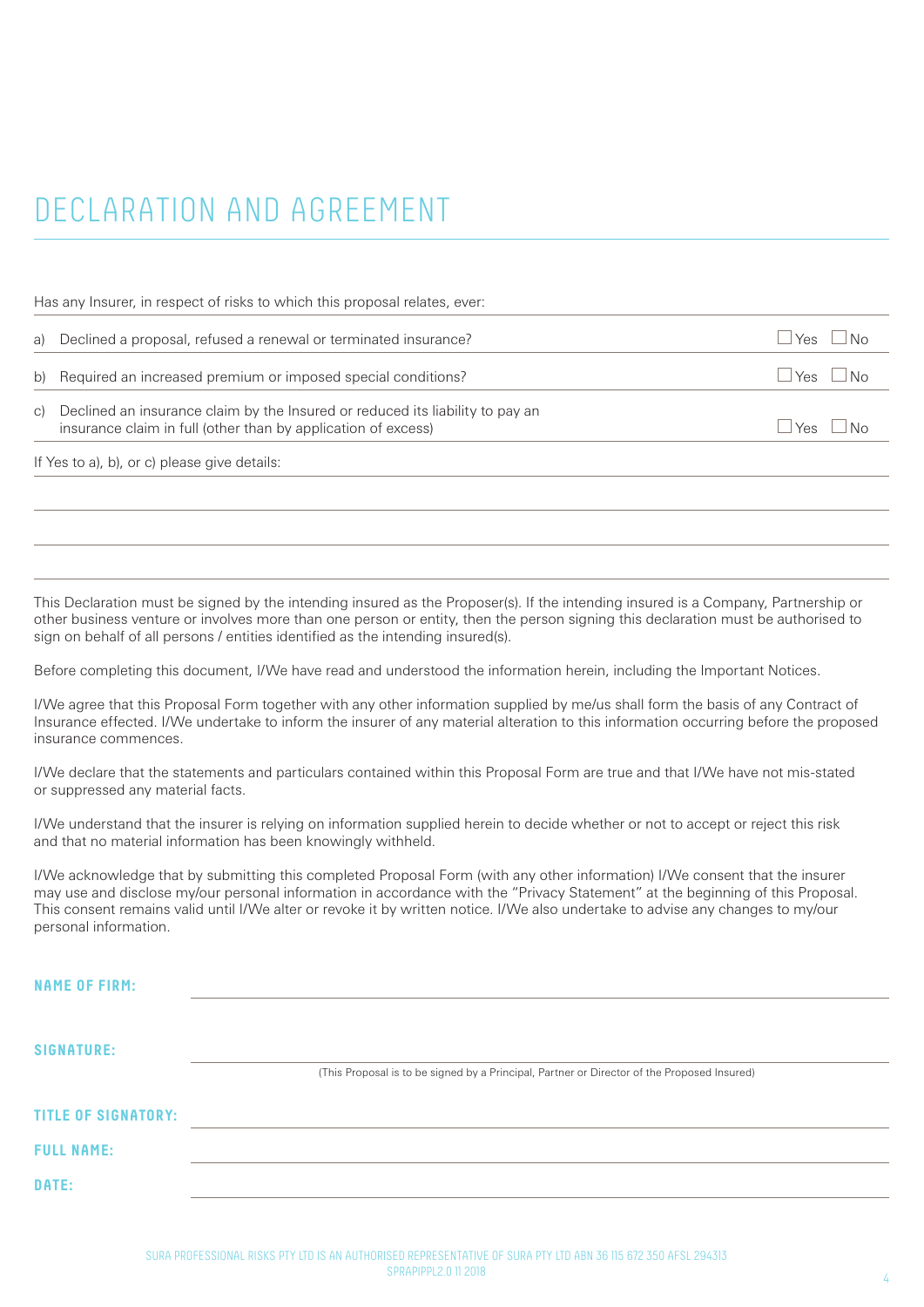## IMPORTANT NOTICES

The information you provide in this document and through any other documentation, either directly or through your insurance broker, will be relied upon by the insurer to decide whether or not to accept your insurance as proposed and if so, on what terms.

Every question must be answered fully, truthfully and accurately. If space is insufficient for your answer, please use additional sheets, sign and date each one and attach them to this document.

If you do not understand or if you have any questions regarding any matter in this document, including the Important Notices, please contact us or your insurance broker before signing the Declaration at the end of this document.

Unless we have confirmed in writing that temporary cover has been arranged, no insurance is in force until the risk proposed has been accepted in writing by us and you have paid or agreed to pay the premium.

#### **YOUR DUTY OF DISCLOSURE**

This Policy is subject to the Insurance Contracts Act 1984 (Act). Under that Act You have a Duty of Disclosure.

Before You take out insurance with Us, You have a duty to tell Us of everything that You know, or could reasonably be expected to know, may affect Our decision to insure You and on what terms. If You are not sure whether something is relevant You should inform Us anyway.

You have the same duty to inform Us of those matters before You renew, extend, vary, or reinstate Your contract of insurance. The duty applies until the Policy is entered into, or where relevant, renewed, extended, varied or reinstated (Relevant Time).

If anything changes between when the answers are provided to Us or disclosures are made and the Relevant Time, You need to tell Us.

Your duty however does not require disclosure of matters that:

- reduce the risk:
- are common knowledge;
- We know or, in the ordinary course of Our business, ought to know; or
- We have indicated We do not want to know.

If You do not comply with Your duty of disclosure, We may be entitled to:

- reduce Our liability for any claim;
- cancel the contract;
- refuse to pay the claim; or
- avoid the contract from its beginning, if Your non-disclosure was fraudulent.

#### **CLAIMS MADE POLICY**

This proposal is for a Claims Made Policy. This means that the policy only responds to:

- Claims first made against you and notified to the Insurer during the policy period arising from events after any retroactive date on the policy, and
- Events of which you first become aware during the policy period that could give rise to a future claim provided that you notify the Insurer during the policy period of the circumstances of such events and they arose after any retroactive date on the policy.

When the policy expires, no claims can be made on the policy even though the event giving rise to the claim may have occurred during the policy period.

#### **PRIVACY**

We are committed to protecting your privacy in accordance with the Privacy Act 1988 (Cth) and the Australian Privacy Principles (APPs), which will ensure the privacy and security of your personal information.

The information provided in this document and any other documents provided to us will be dealt with in accordance with our Privacy Policy. By executing this document you consent to collection, use and disclosure of your personal information in accordance with our Privacy Policy. If you do not provide the personal information requested or consent to its use and disclosure in accordance with our Privacy Policy, your application for insurance may not be accepted, we may not be able to administer your services/products, or you may be in breach of your duty of disclosure.

Our Privacy Policy explains how we collect, use, disclose and handle your personal information including transfer overseas and provision to necessary third parties as well as your rights to access and correct your personal information and make a complaint for any breach of the APPs.

A copy of our Privacy Policy is located on our website at www.sura.com.au

Please access and read this policy.

If you have any queries about how we handle your personal information or would prefer to have a copy of our Privacy Policy mailed to you, please ask us.

If you wish to access your file please ask us.

#### **NOT A RENEWABLE CONTRACT**

Most Professional Indemnity Insurances are not renewable contracts so the Policy will terminate on the expiry date indicated. If you therefore require a subsequent Policy, you will need to complete and submit a new proposal form for assessment prior to the termination of the current policy.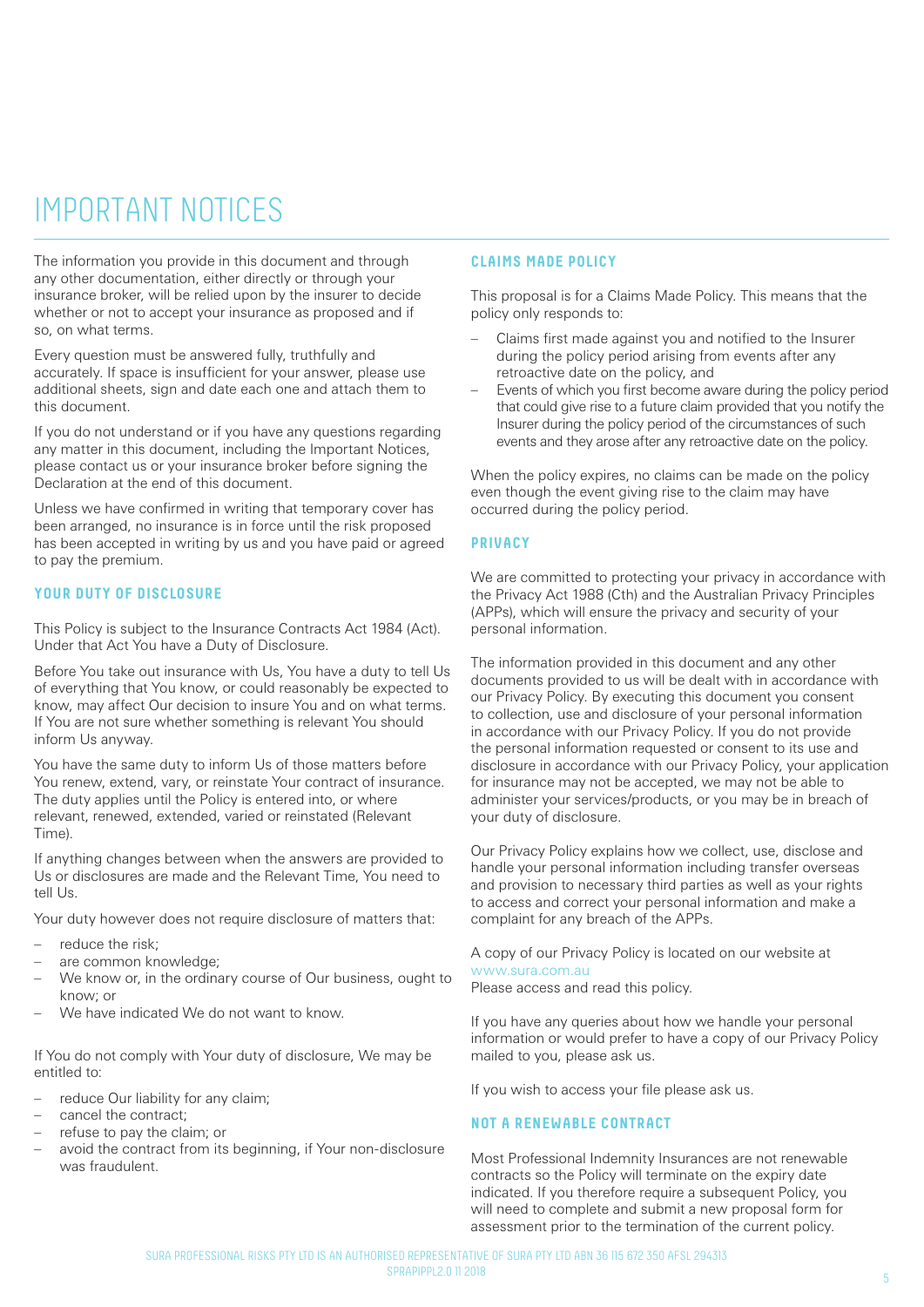## IMPORTANT NOTICES

### **AGENT OF INSURERS**

In arranging this insurance, SURA Professional Risks Pty Ltd is acting under an authority given to it by insurers, and is acting as the agent of the insurer and not as your agent.

#### **GENERAL INSURANCE CODE OF PRACTICE**

We proudly support the General Insurance Code of Practice.

The purpose of the Code is to raise the standards of practice and service in the general insurance industry.

For further information on the Code, please visit www.codeofpractice.com.au or alternatively You can request a brochure on the Code from Us.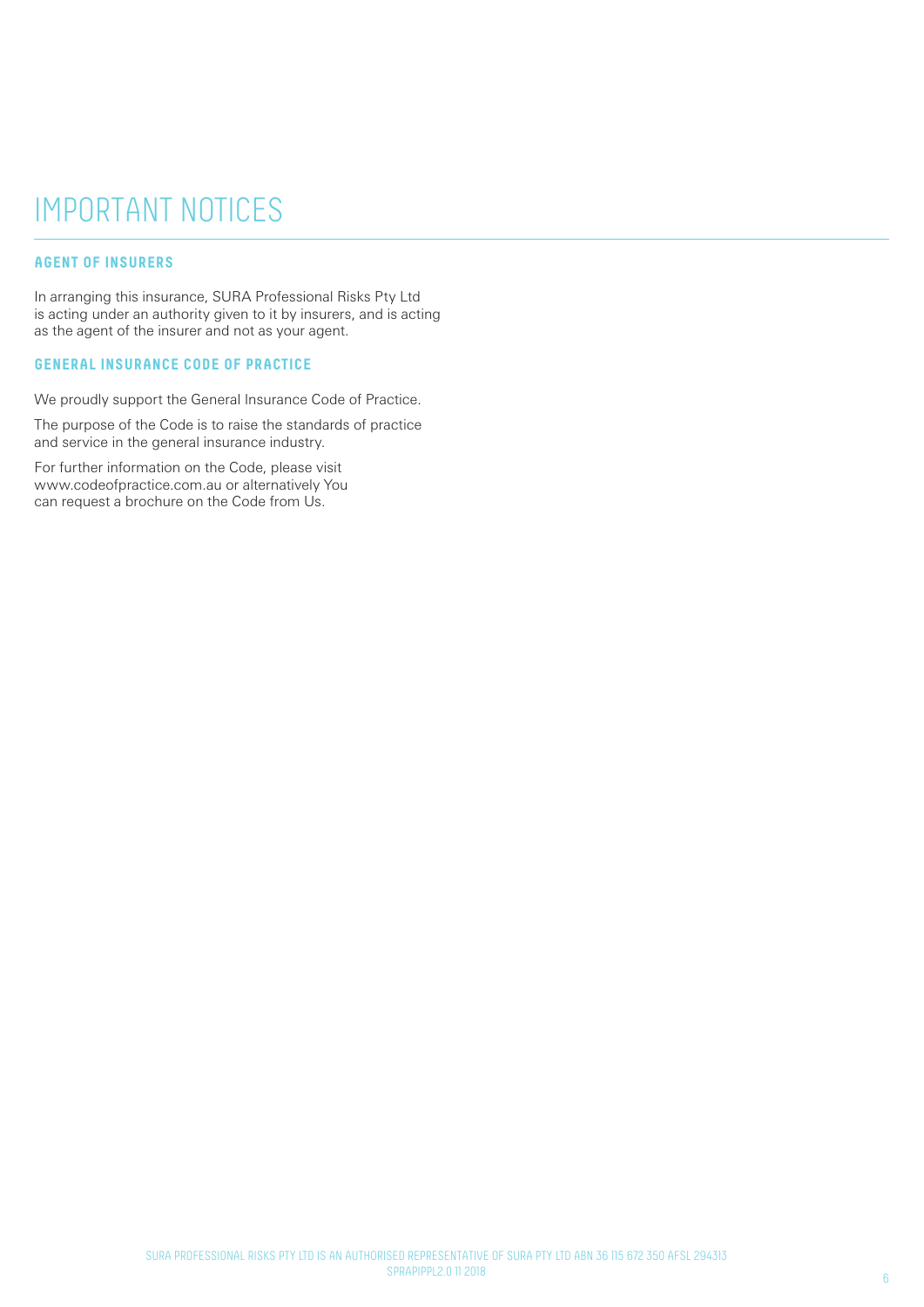# AUDIT ADDENDUM

### **PLEASE COMPLETE THIS ADDENDUM IF AUDIT WORK IS DISCLOSED IN SECTION 8**

Please state approximate percentage of your fee income for the last 12 months and next 12 months for all audit work in the following areas:

|                                   | % LAST 12 MONTHS | % NEXT 12 MONTHS |
|-----------------------------------|------------------|------------------|
| Not for Profit Organisations      |                  |                  |
| <b>Superannuation Funds</b>       |                  |                  |
| Self Managed Superannuation Funds |                  |                  |
| <b>Trust Funds</b>                |                  |                  |
| Small Private Companies           |                  |                  |
| Large Private Companies           |                  |                  |
| Unlisted Public Companies         |                  |                  |
| <b>Listed Public Companies</b>    |                  |                  |
| <b>Financial Institutions</b>     |                  |                  |
| Other, Please Specify             |                  |                  |
|                                   |                  |                  |
|                                   |                  |                  |
|                                   |                  |                  |
|                                   |                  |                  |